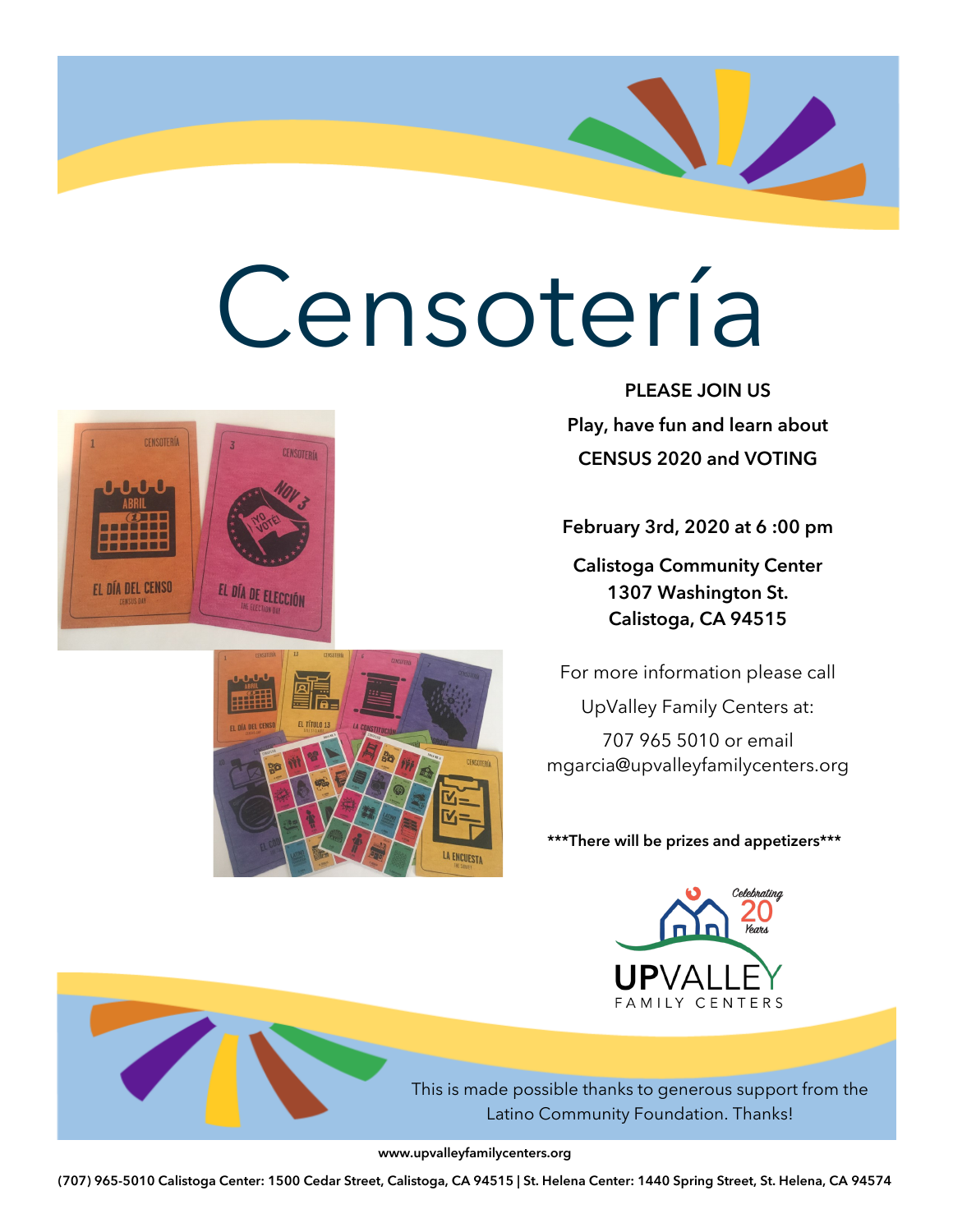



#### POR FAVOR ACOMPÁÑENOS

Juegue, diviértase y aprenda acerca del CENSO 2020 y las ELECCIONES

3 de febrero, 2020, 6 :00 pm

Calistoga Community Center 1307 Washington St. Calistoga, CA 94515

Para más información favor de comunicarse al UpValley Family Centers al:

707 965 5010 o por correo electrónico a mgarcia@upvalleyfamilycenters.org

\*\*\*Habrá aperitivos y premios \*\*\*



Esto es posible gracias al generoso apoyo de

Latino Community Foundation.

¡Gracias!

www.upvalleyfamilycenters.org

LA ENCUESTA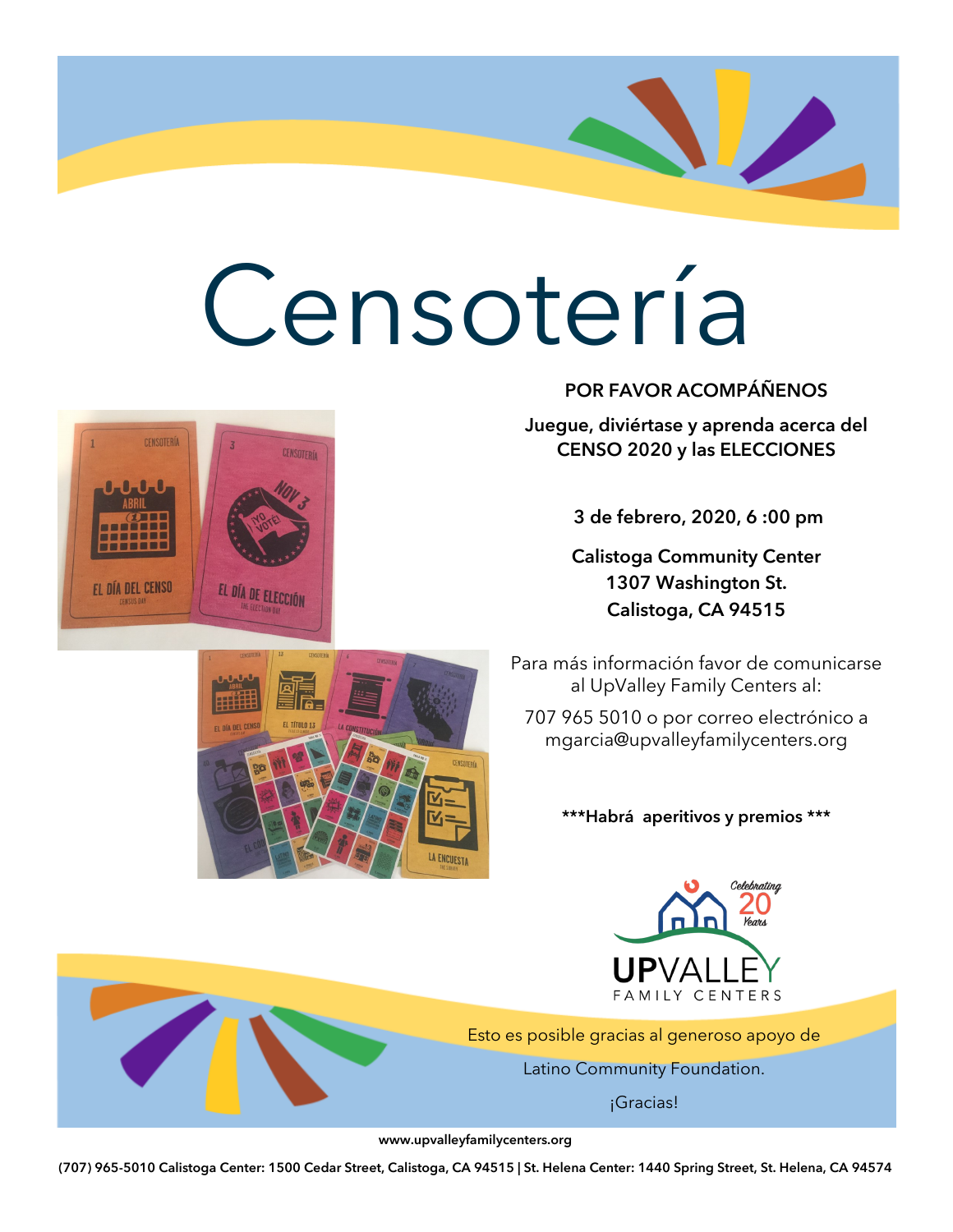

February 5th, 2020 at 6 :00 pm

Howell Mountain School, Cafeteria 525 White Cottage Rd S Angwin, CA 94508

For more information please call

UpValley Family Centers at: 707 965 5010 or email mgarcia@upvalleyfamilycenters.org

\*\*\*There will be prizes and appetizers\*\*\*



This is made possible thanks to generous support from the Latino Community Foundation. Thanks!

www.upvalleyfamilycenters.org



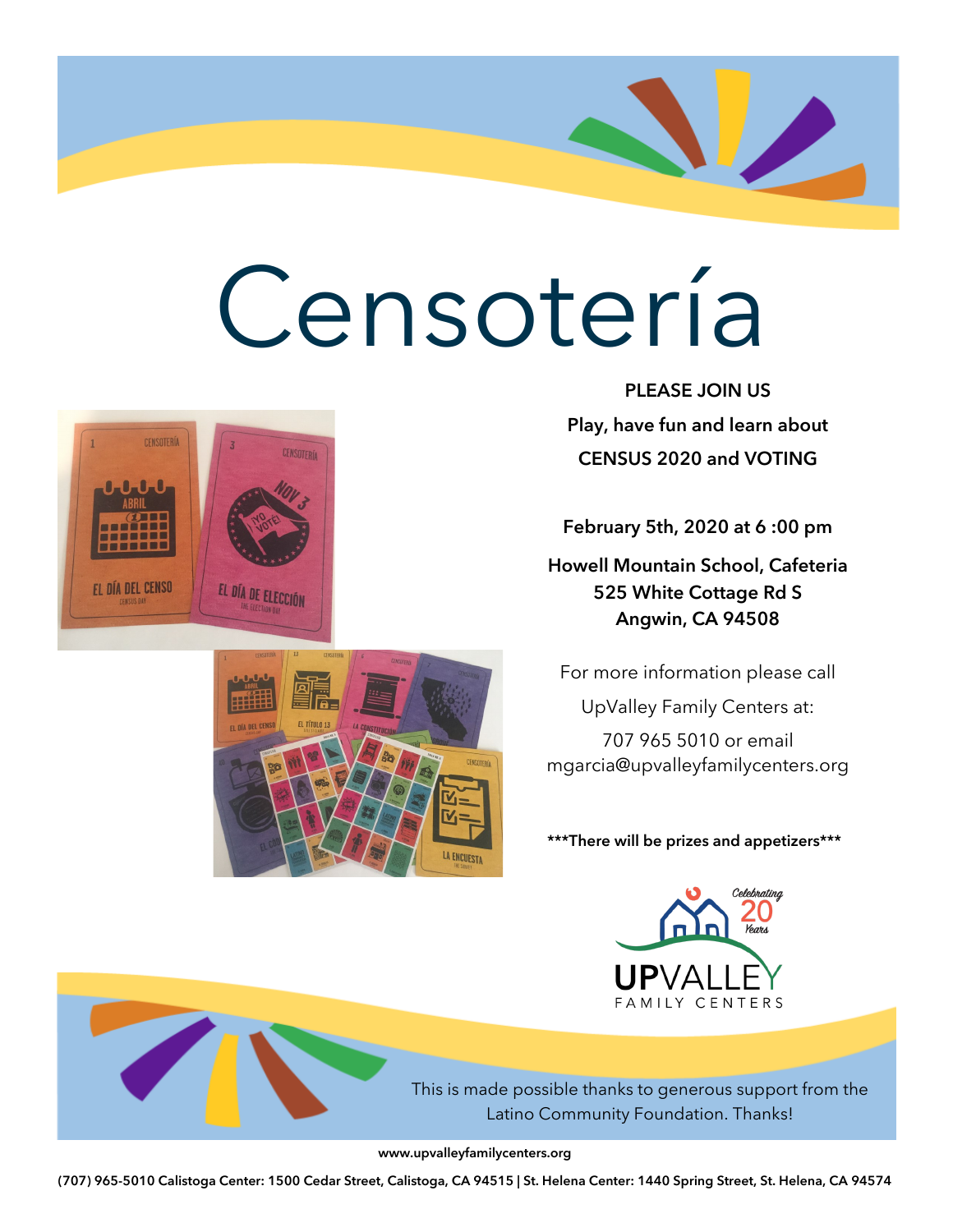



POR FAVOR ACOMPÁÑENOS

Juegue, diviértase y aprenda acerca del CENSO 2020 y las ELECCIONES

5 de febrero, 2020, 6 :00 pm

Howell Mountain School, Cafetería 525 White Cottage Rd S Angwin, CA 94508

Para más información favor de comunicarse al UpValley Family Centers al:

707 965 5010 o por correo electrónico a mgarcia@upvalleyfamilycenters.org

\*\*\*Habrá aperitivos y premios \*\*\*



Esto es posible gracias al generoso apoyo de

Latino Community Foundation.

¡Gracias!

www.upvalleyfamilycenters.org

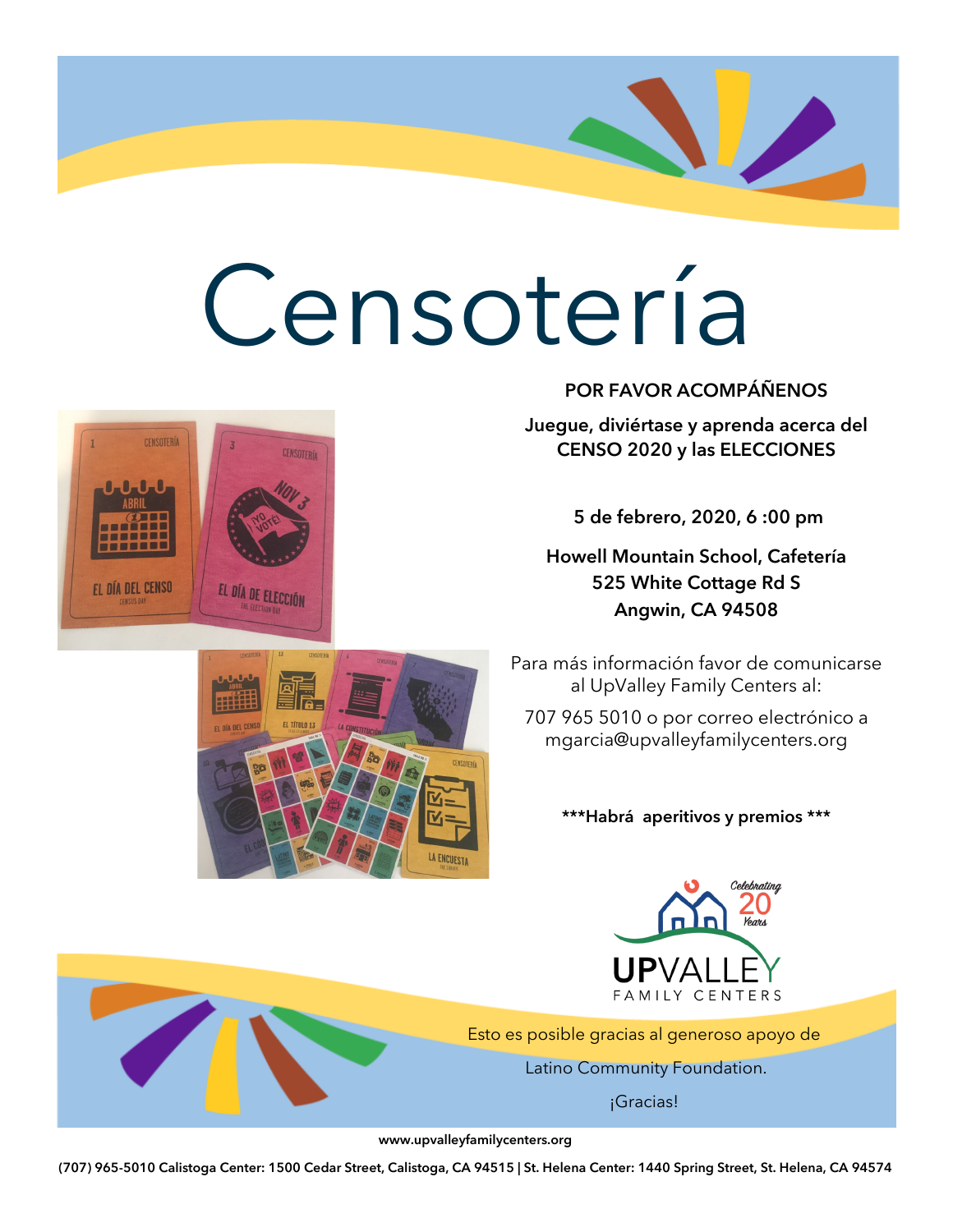PLEASE JOIN US Play, have fun and learn about CENSUS 2020 and VOTING

У.,

February 6th, 2020 at 6 :00 pm

Presbyterian Church 1428 Spring St, St Helena, CA 94574

For more information please call UpValley Family Centers at: 707 965 5010 or email mgarcia@upvalleyfamilycenters.org

\*\*\*There will be prizes and appetizers\*\*\*



This is made possible thanks to generous support from the Latino Community Foundation. Thanks!

www.upvalleyfamilycenters.org